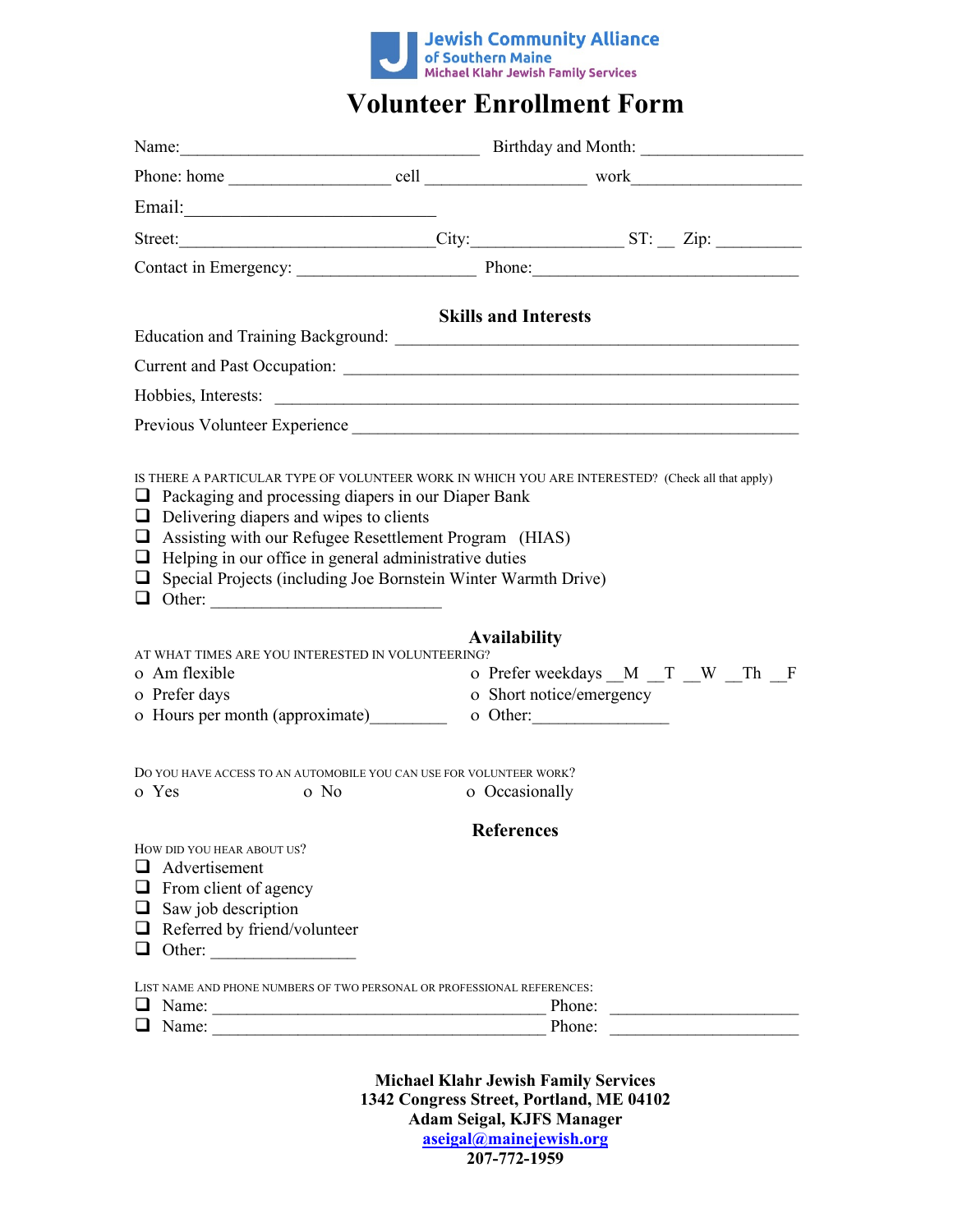

## **Volunteer Agreement**

### **Please read the following carefully before you sign this application.**

**1**. **I certify** that the statements made by me are true and correct, to the best of my knowledge. I will not withhold information that might affect my application for a volunteer position, and I understand that misrepresentations or omissions may be cause for my immediate rejection as an applicant for a volunteer position with Jewish Family Services, or my termination as a volunteer. I grant permission to Jewish Family Services to verify documents I submit and statements I make. I agree to release and hold harmless from liability any person or organization that provides information, as well as Jewish Family Services. I understand that this is an application and not a commitment or promise to provide me a volunteer placement with JFS. My signature below applies to all of the following:

## **2. Volunteer Confidentiality**

I have discussed and understand the need to protect the privacy of Jewish Family Services (JFS) and its service recipients, and agree to respect the confidentiality of all client information that I observe and am privy to as a volunteer of JFS. All information regarding individuals is to be kept within the confines of JFS, its programs and/or facilities. Client information is to be discussed only with JFS staff.

Additionally, confidential health information is to include all information past, present or future that may reveal something about the individuals' physical and/or mental health.

In the event of an emergency, I should call 911.

If I observe anything regarding a JFS client that concerns me, this confidentiality agreement requires that I report it as soon as possible to JFS staff at 772-1959.

Confidentiality extends to all public relations material. I understand volunteers may not discuss JFS clients with any form of media, without prior approval of JFS.

#### **3. Photographic & Information Release**

I give permission for personal information, quotes and photographs of me to be used as part of Jewish Family Services' promotional materials, and news coverage.

#### **4. Criminal Background Check**

I understand and accept that policy that criminal background checks are part of this volunteer application, and that this information will be kept confidential. I also understand that I may be denied the opportunity to volunteer or be terminated as a volunteer based on the results of the background check.

 $\mathcal{L}_\text{max}$  , and the contribution of the contribution of the contribution of the contribution of the contribution of the contribution of the contribution of the contribution of the contribution of the contribution of t

\_\_\_\_\_\_\_\_\_\_\_\_\_\_\_\_\_\_\_\_\_\_\_\_\_\_\_\_\_\_\_\_\_\_\_\_\_\_\_\_\_\_\_\_\_\_\_\_\_\_\_\_\_\_\_\_\_\_\_\_\_\_\_\_\_\_\_\_\_\_\_\_\_\_\_\_\_\_

KJFS Volunteer Signature Date

KJFS Volunteer's name - Printed

 $\mathcal{L}_\text{max}$  , and the contract of the contract of the contract of the contract of the contract of the contract of the contract of the contract of the contract of the contract of the contract of the contract of the contr

KJFS Representative Date

Klahr Jewish Family Services 1342 Congress Street, Portland, ME 04102 207-772-1959 [www.mainejewish.org](http://www.mainejewish.org/)